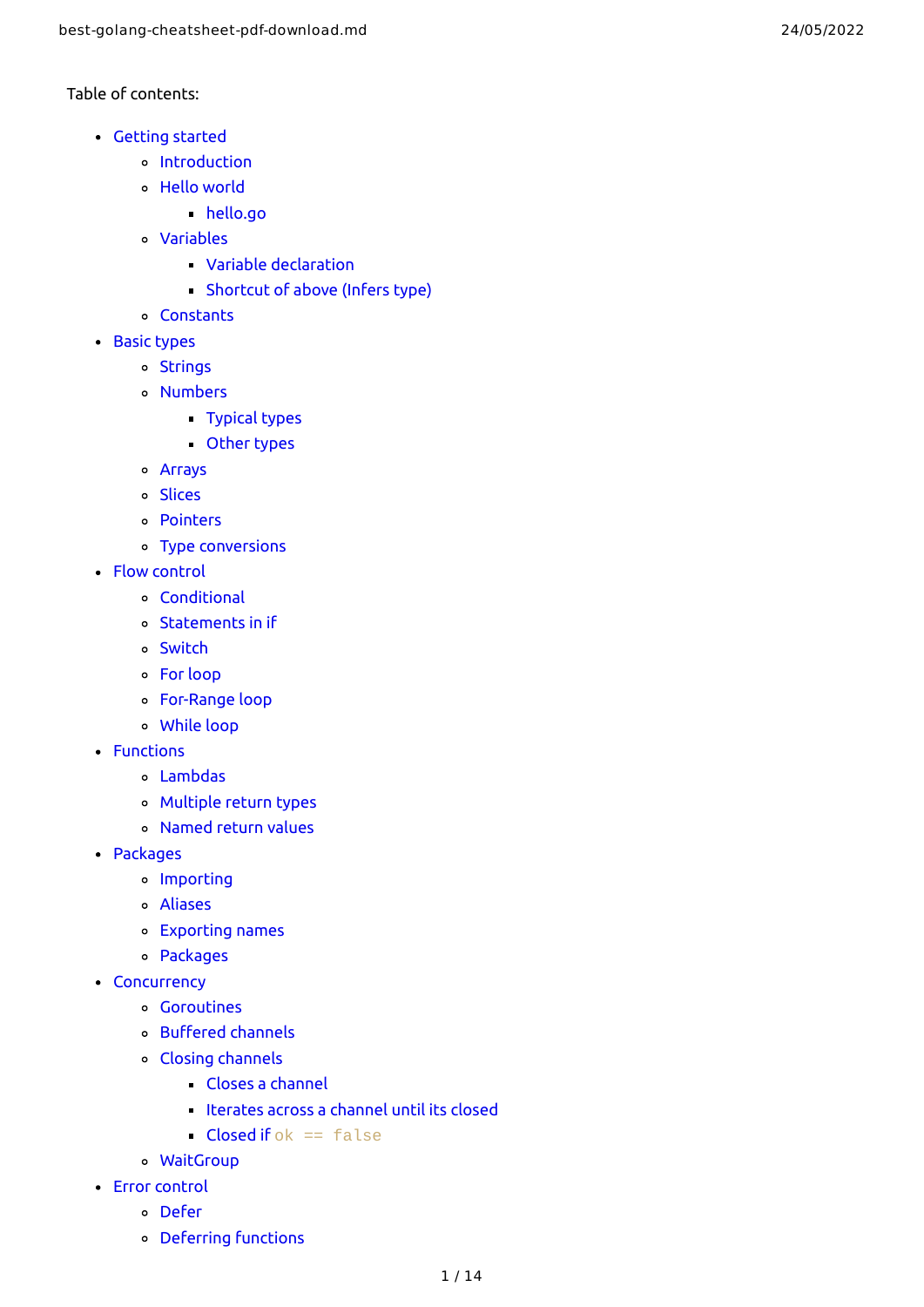- [Structs](#page-10-0)
	- [Defining](#page-10-1)
	- [Literals](#page-10-2)
	- [Pointers](#page-11-0) to structs
- [Methods](#page-11-1)
	- [Receivers](#page-11-2)
	- [Mutation](#page-11-3)
- [Interfaces](#page-12-0)
	- A basic [interface](#page-12-1)
	- [Struct](#page-12-2)
	- Methods
	- [Interface](#page-12-3) example
- [References](#page-12-4)
	- Official [resources](#page-12-5)
- [Download](#page-13-0) Pdf File

# <span id="page-1-0"></span>Getting started

# <span id="page-1-1"></span>Introduction

- A [tour](https://tour.golang.org/welcome/1) of Go *(tour.golang.org)*
- Go [repl](https://repl.it/languages/go) *(repl.it)*
- [Golang](https://github.com/golang/go/wiki/) wiki *(github.com)*

# <span id="page-1-2"></span>Hello world

### <span id="page-1-3"></span>**hello.go**

```
package main
import "fmt"
func main() {
   message := greetMe("world")
   fmt.Println(message)
}
func greetMe(name string) string {
   return "Hello, " + name + "!"
}
```
\$ go build

Or try it out in the Go [repl](https://repl.it/languages/go), or A [Tour](https://tour.golang.org/welcome/1) of Go.

### <span id="page-1-4"></span>Variables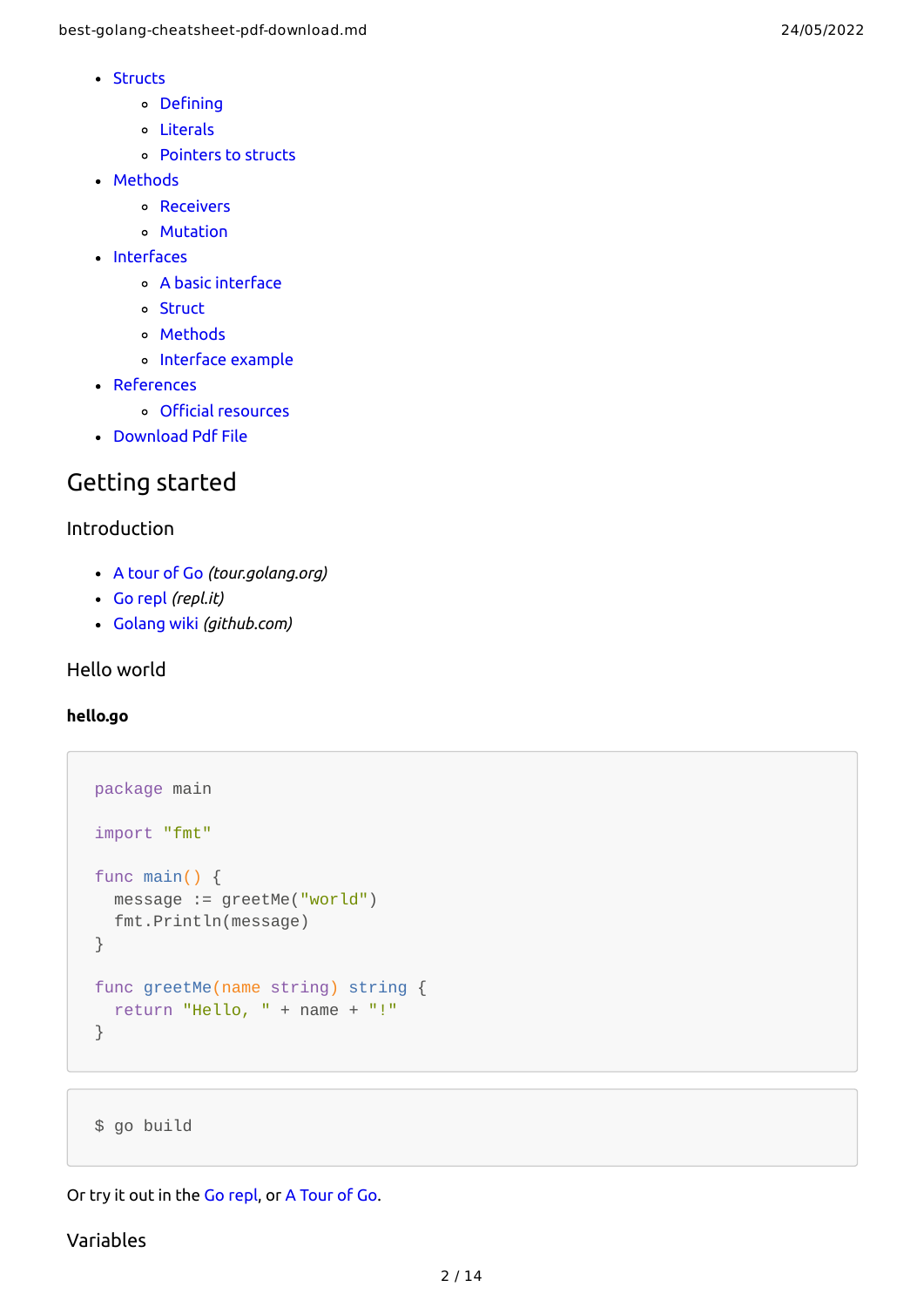## <span id="page-2-0"></span>**Variable declaration**

var msg string msg = "Hello"

### <span id="page-2-1"></span>**Shortcut of above (Infers type)**

msg := "Hello"

### <span id="page-2-2"></span>Constants

```
const Phi = 1.618
```
Constants can be character, string, boolean, or numeric values.

### See: [Constants](https://tour.golang.org/basics/15)

# <span id="page-2-3"></span>Basic types

### <span id="page-2-4"></span>Strings

```
str := "Hello"
```

```
str := `Multiline
string`
```
### Strings are of type string.

# <span id="page-2-5"></span>Numbers

### <span id="page-2-6"></span>**Typical types**

```
num := 3 // int
num := 3. // float64
num := 3 + 4i // complex128
num := byte('a') \frac{1}{2} byte (alias for uint8)
```
#### <span id="page-2-7"></span>**Other types**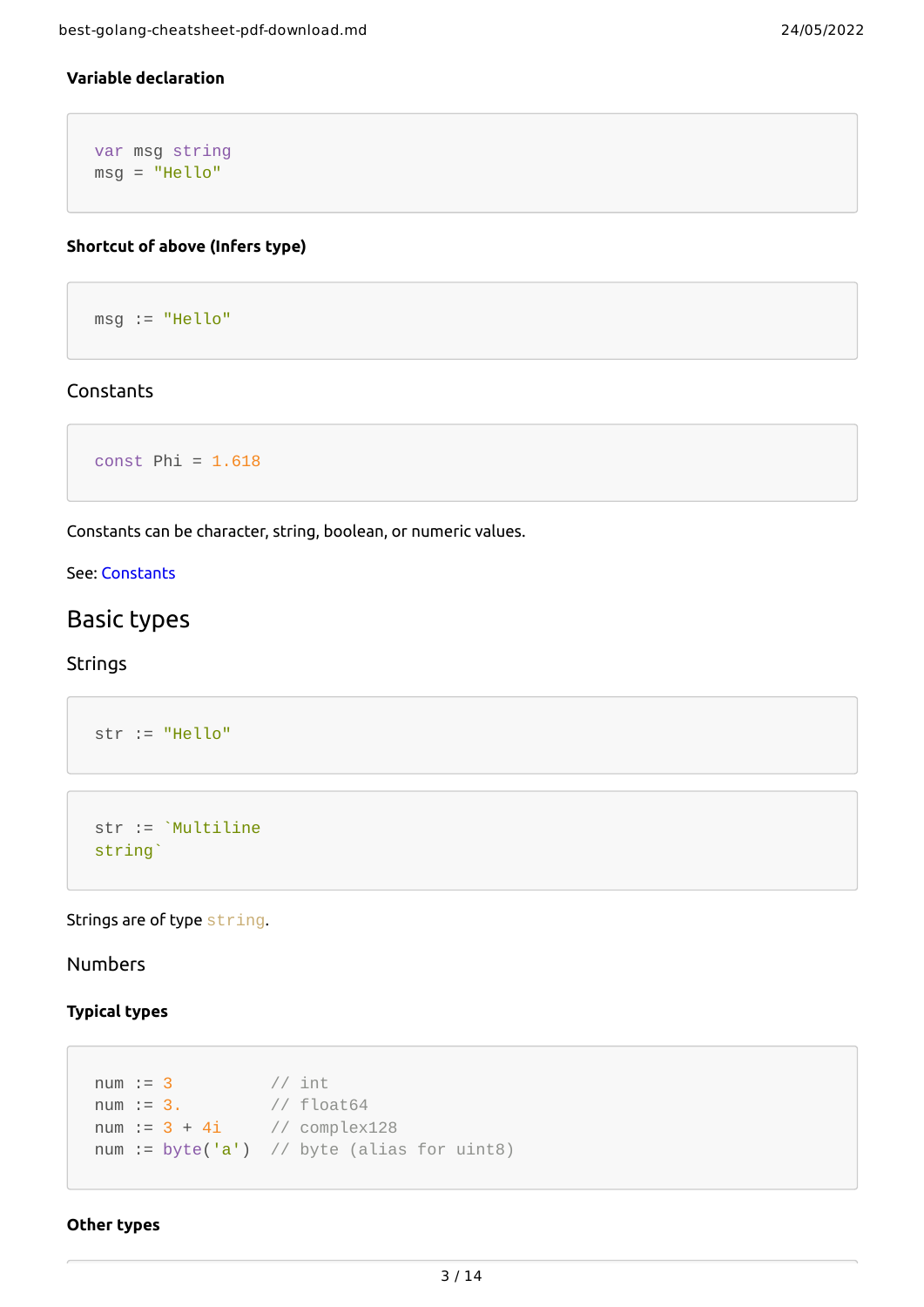```
var u uint = 7 // uint (unsigned)
var p float32 = 22.7 // 32-bit float
```
### <span id="page-3-0"></span>Arrays

```
// var numbers [5]int
numbers := [...]int\{0, 0, 0, 0, 0\}
```
#### Arrays have a fixed size.

## <span id="page-3-1"></span>Slices

```
slice := []int{2, 3, 4}
```

```
slice := []byte("Hello")
```
Slices have a dynamic size, unlike arrays.

### <span id="page-3-2"></span>Pointers

```
func main () {
 b := *getPointer() fmt.Println("Value is", b)
}
```

```
func getPointer () (myPointer *int) {
 a := 234 return &a
}
```

```
a := new(int)*a = 234
```
Pointers point to a memory location of a variable. Go is fully garbage-collected.

#### See: [Pointers](https://tour.golang.org/moretypes/1)

<span id="page-3-3"></span>Type conversions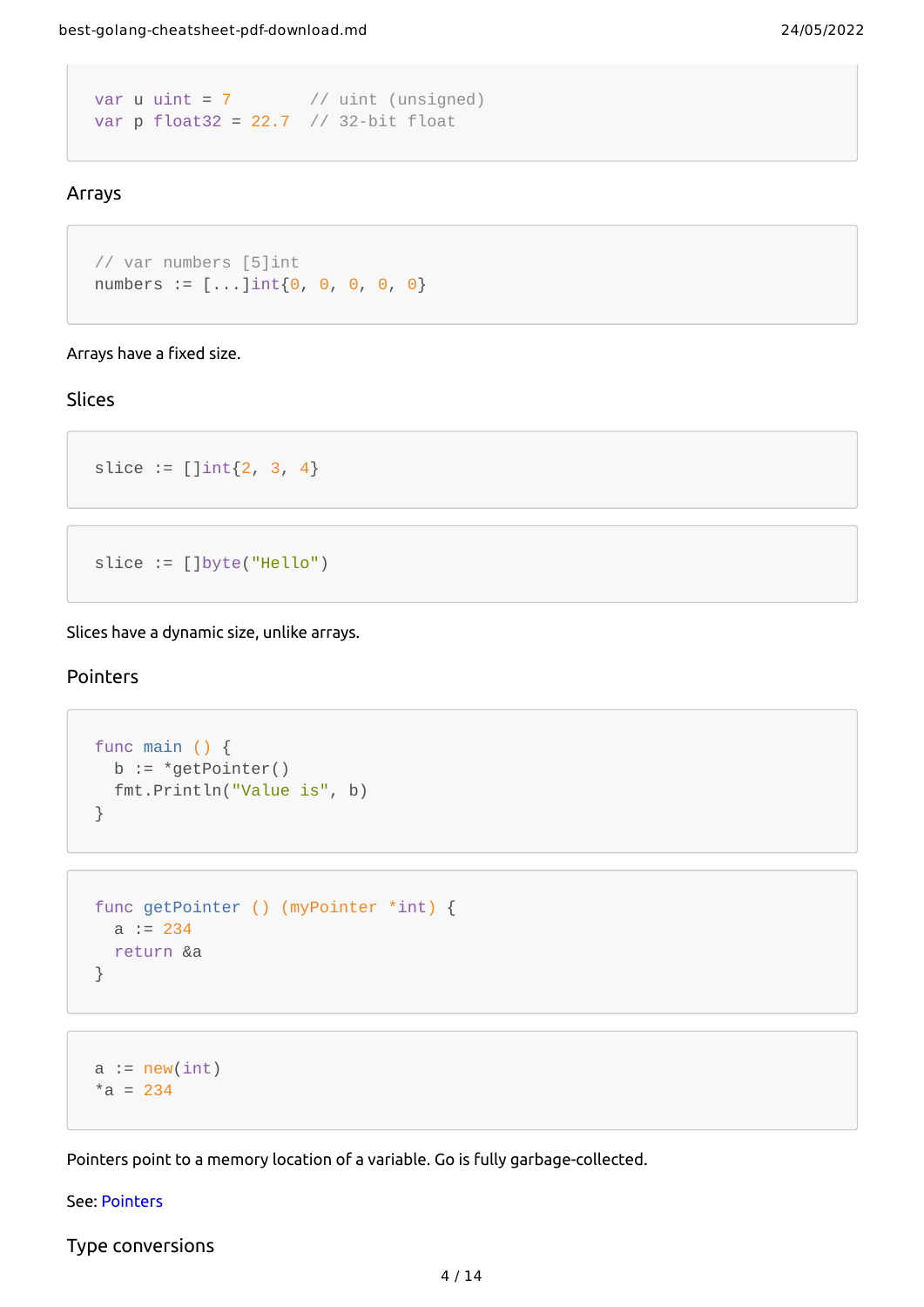```
i := 2f := float64(i)u := uint(i)
```
See: Type [conversions](https://tour.golang.org/basics/13)

# <span id="page-4-0"></span>Flow control

<span id="page-4-1"></span>Conditional

```
if day == "sunday" || day == "saturday" {
  rest()
\} else if day == "monday" && isTired() {
   groan()
} else {
   work()
}
```
#### See: [If](https://tour.golang.org/flowcontrol/5)

### <span id="page-4-2"></span>Statements in if

```
if \overline{\phantom{a}}, err := doThing(); err != nil {
  fmt.Println("Uh oh")
}
```
A condition in an if statement can be preceded with a statement before a ;. Variables declared by the statement are only in scope until the end of the  $if.$ 

### See: If with a short [statement](https://tour.golang.org/flowcontrol/6)

### <span id="page-4-3"></span>Switch

```
switch day {
  case "sunday":
     // cases don't "fall through" by default!
     fallthrough
   case "saturday":
     rest()
   default:
     work()
}
```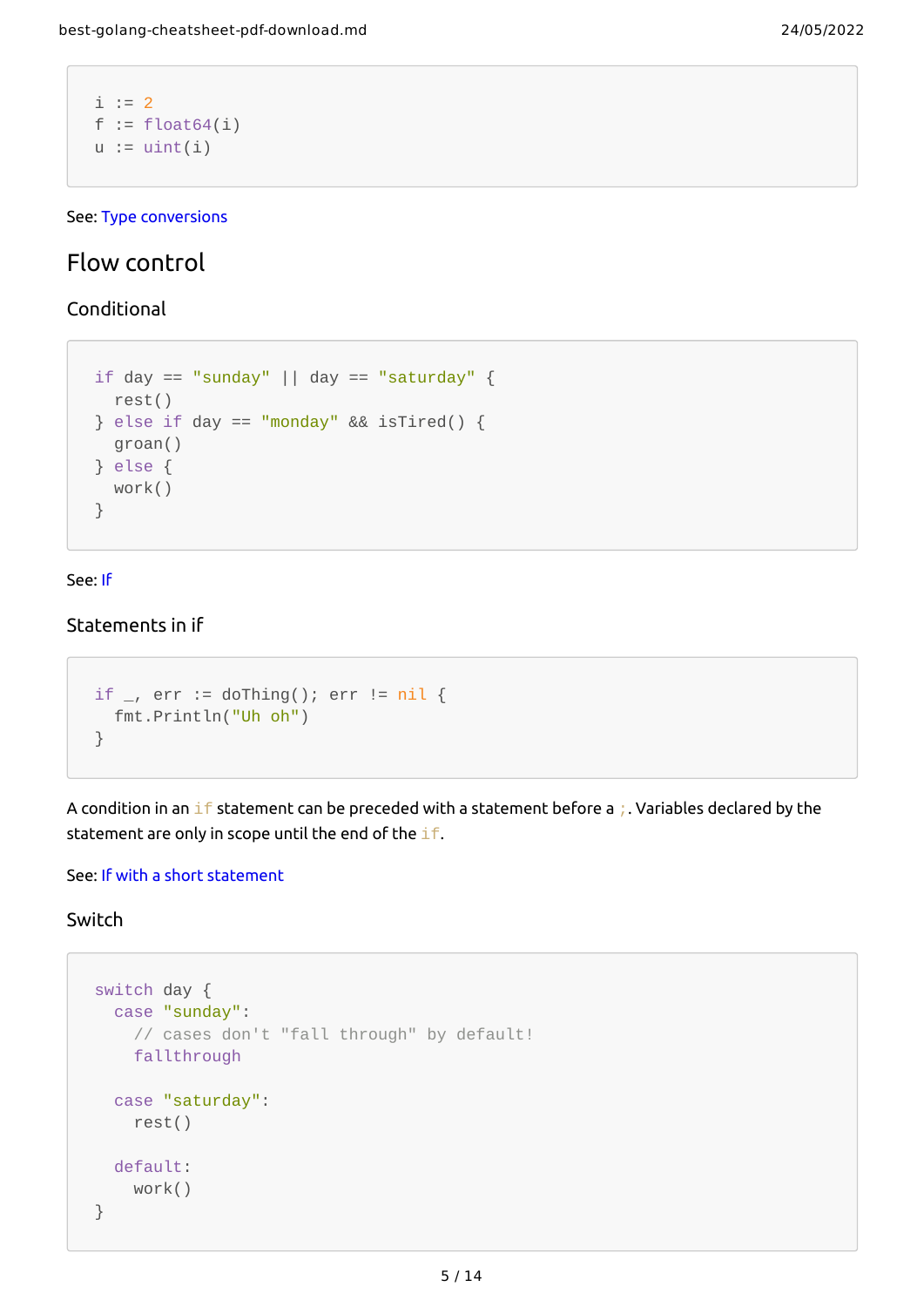### See: [Switch](https://github.com/golang/go/wiki/Switch)

## <span id="page-5-0"></span>For loop

```
for count := \theta; count <= 10; count++ {
  fmt.Println("My counter is at", count)
}
```
### See: For [loops](https://tour.golang.org/flowcontrol/1)

# <span id="page-5-1"></span>For-Range loop

```
entry := []string{"Jack","John","Jones"}
for i, val := range entry {
  fmt.Printf("At position %d, the character %s is present\n", i, val)
}
```
### See: [For-Range](https://gobyexample.com/range) loops

# <span id="page-5-2"></span>While loop

```
n := 0x := 42for n := x {
 n := guess()}
```
See: Go's ["while"](https://tour.golang.org/flowcontrol/3)

# <span id="page-5-3"></span>Functions

# <span id="page-5-4"></span>Lambdas

```
myfunc := func() bool {
  return x > 10000
}
```
Functions are first class objects.

## <span id="page-5-5"></span>Multiple return types

```
a, b := getMessage()
```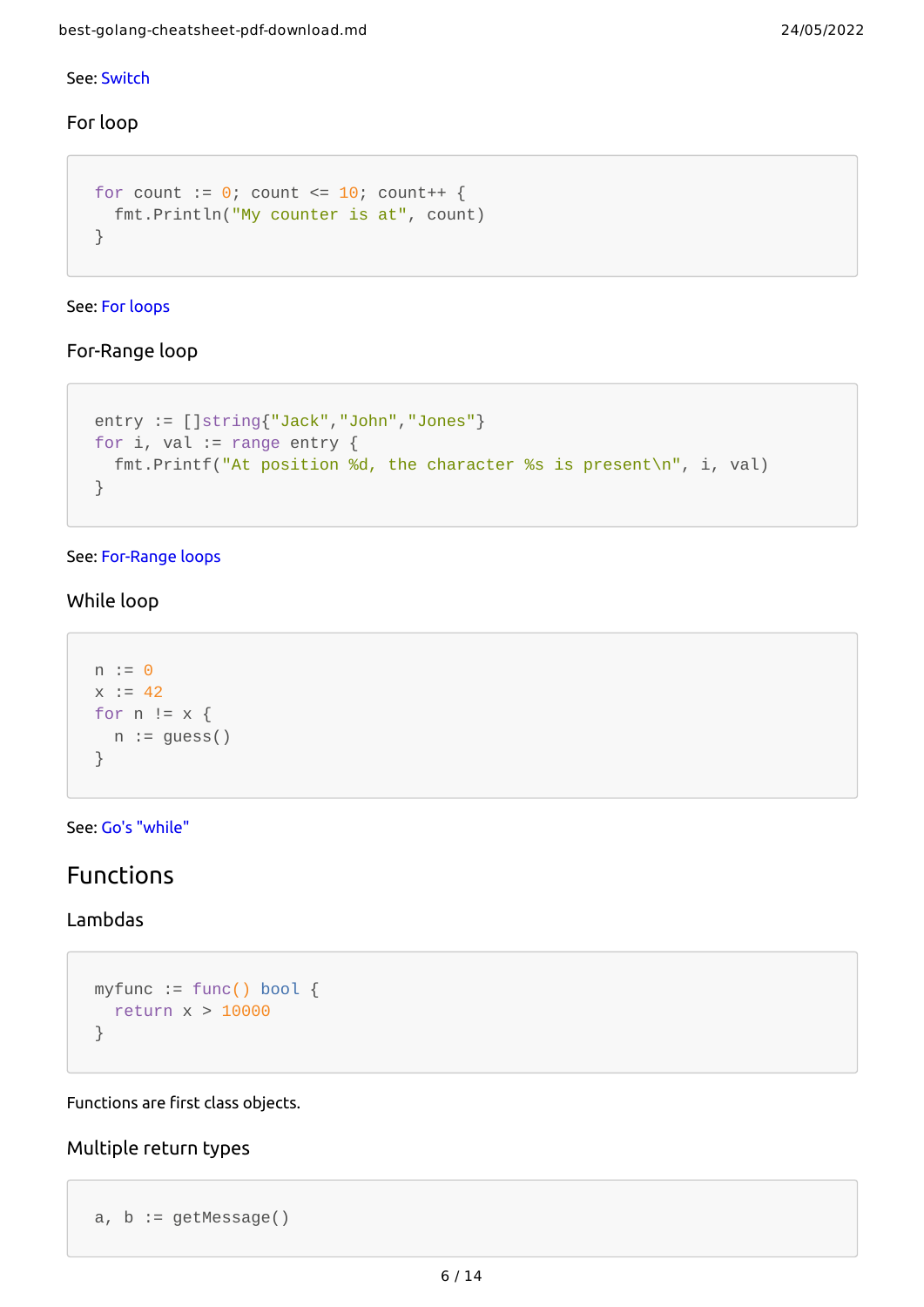```
func getMessage() (a string, b string) {
 return "Hello", "World"
}
```
# <span id="page-6-0"></span>Named return values

```
func split(sum int) (x, y int) {
 x = sum * 4 / 9y = sum - x return
}
```
By defining the return value names in the signature, a return (no args) will return variables with those names.

### See: [Named](https://tour.golang.org/basics/7) return values

# <span id="page-6-1"></span>Packages

## <span id="page-6-2"></span>Importing

```
import "fmt"
import "math/rand"
```

```
import (
  "fmt" // gives fmt.Println
 "math/rand" // gives rand. Intn
)
```
### Both are the same.

### See: [Importing](https://tour.golang.org/basics/1)

# <span id="page-6-3"></span>Aliases

import r "math/rand"

```
r.Intn()
```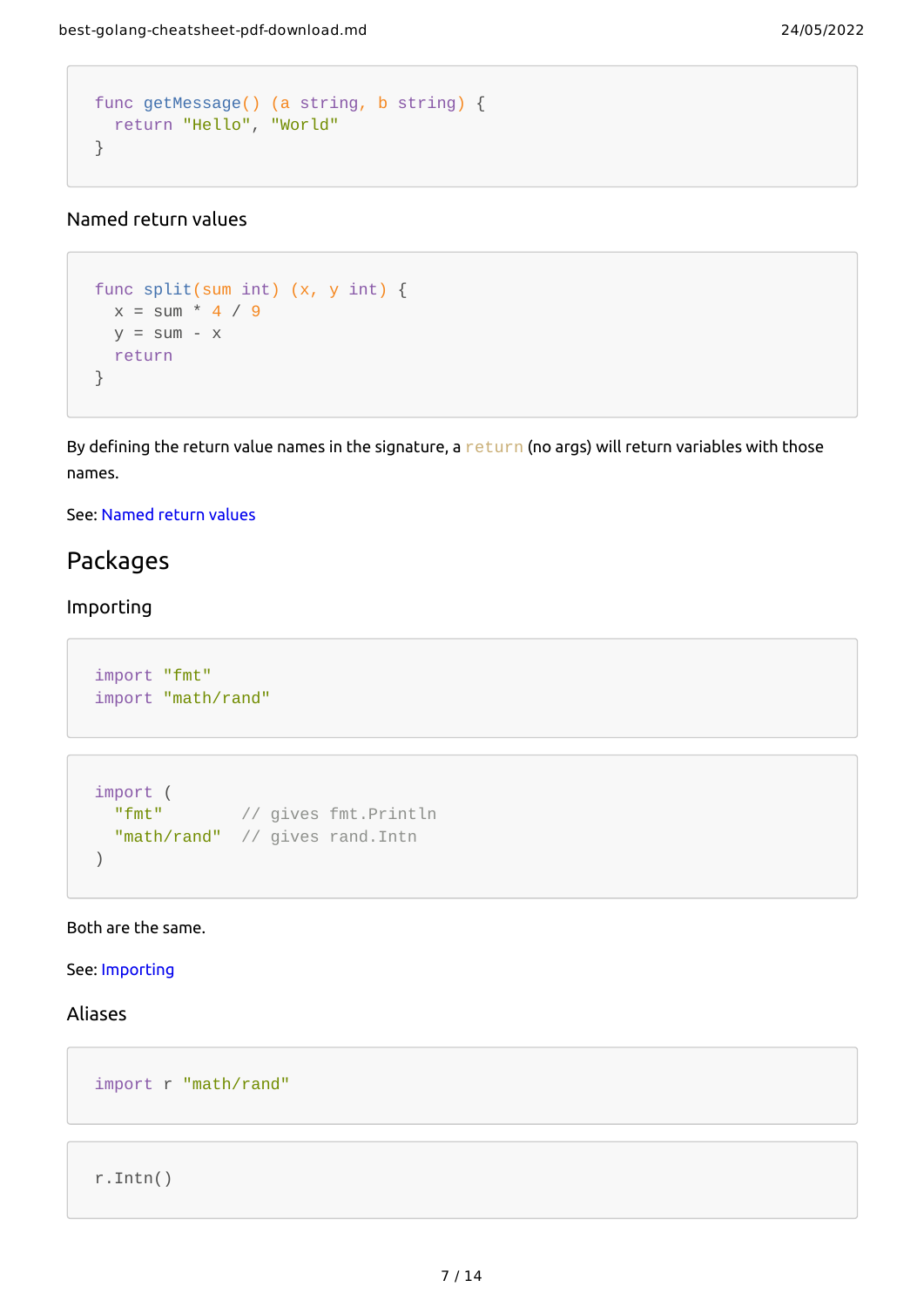### <span id="page-7-0"></span>Exporting names

```
func Hello () {
  ···
}
```
Exported names begin with capital letters.

#### See: [Exported](https://tour.golang.org/basics/3) names

### Packages

package hello

Every package file has to start with package.

# <span id="page-7-1"></span>Concurrency

### <span id="page-7-2"></span>Goroutines

```
func main() {
  // A "channel"
   ch := make(chan string)
   // Start concurrent routines
   go push("Moe", ch)
   go push("Larry", ch)
   go push("Curly", ch)
   // Read 3 results
   // (Since our goroutines are concurrent,
  // the order isn't guaranteed!)
  fmt.Println(<-ch, <-ch, <-ch)
}
```

```
func push(name string, ch chan string) {
 msg := "Hey, " + namech <- msg}
```
Channels are concurrency-safe communication objects, used in goroutines.

### See: [Goroutines](https://tour.golang.org/concurrency/1), [Channels](https://tour.golang.org/concurrency/2)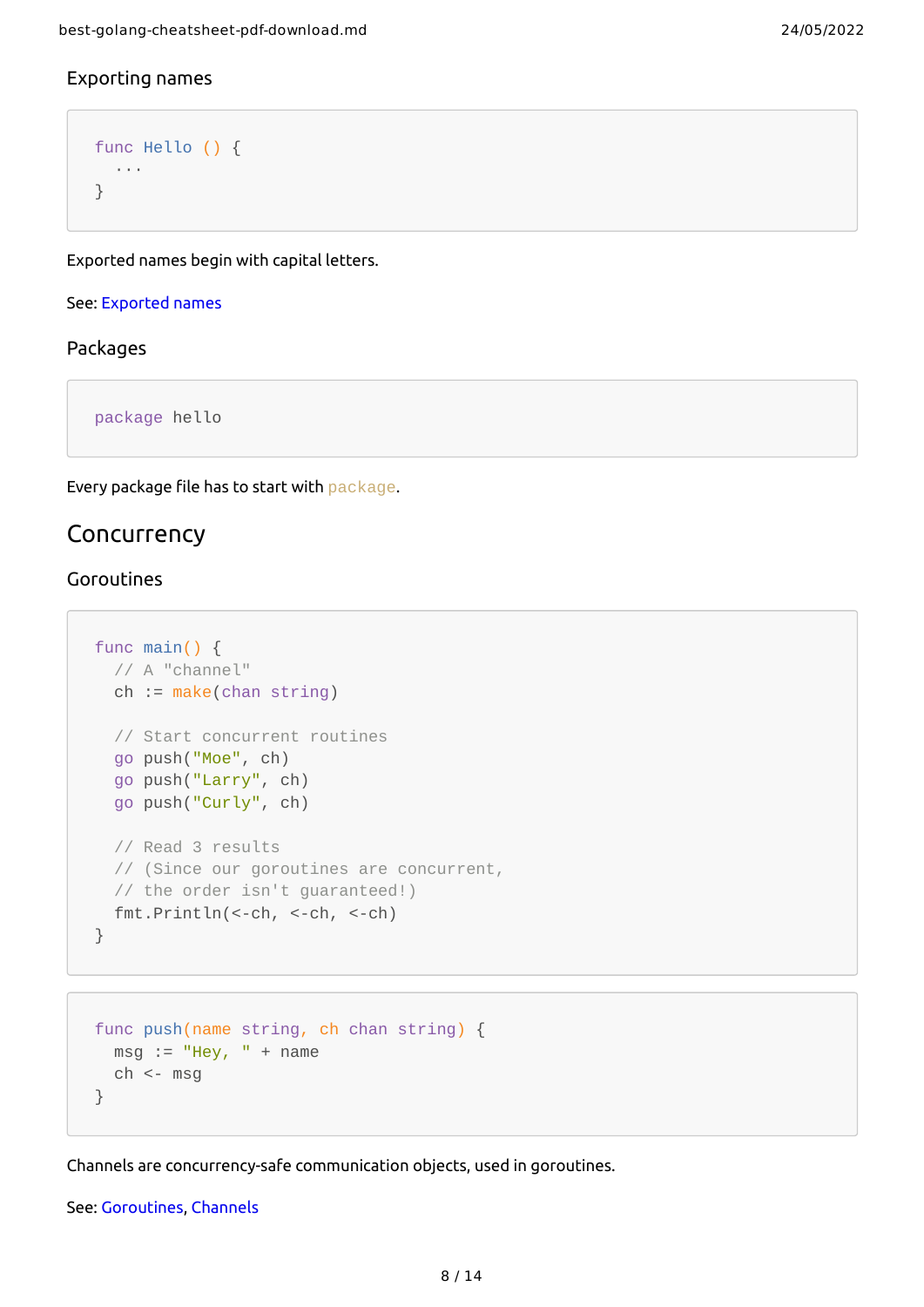# <span id="page-8-0"></span>Buffered channels

```
ch := make(char int, 2)ch <- 1
ch <- 2
ch <- 3
// fatal error:
// all goroutines are asleep - deadlock!
```
Buffered channels limit the amount of messages it can keep.

### See: [Buffered](https://tour.golang.org/concurrency/3) channels

<span id="page-8-1"></span>Closing channels

### <span id="page-8-2"></span>**Closes a channel**

 $ch$  <-  $1$  $ch$  <- 2  $ch < -3$ close(ch)

### <span id="page-8-3"></span>**Iterates across a channel until its closed**

```
for i := range ch {
  ···
}
```
#### <span id="page-8-4"></span>**Closed if ok == false**

 $v, ok := < -ch$ 

#### See: [Range](https://tour.golang.org/concurrency/4) and close

#### <span id="page-8-5"></span>WaitGroup

```
import "sync"
func main() {
  var wg sync.WaitGroup
  for \overline{\phantom{a}}, item := range itemList {
```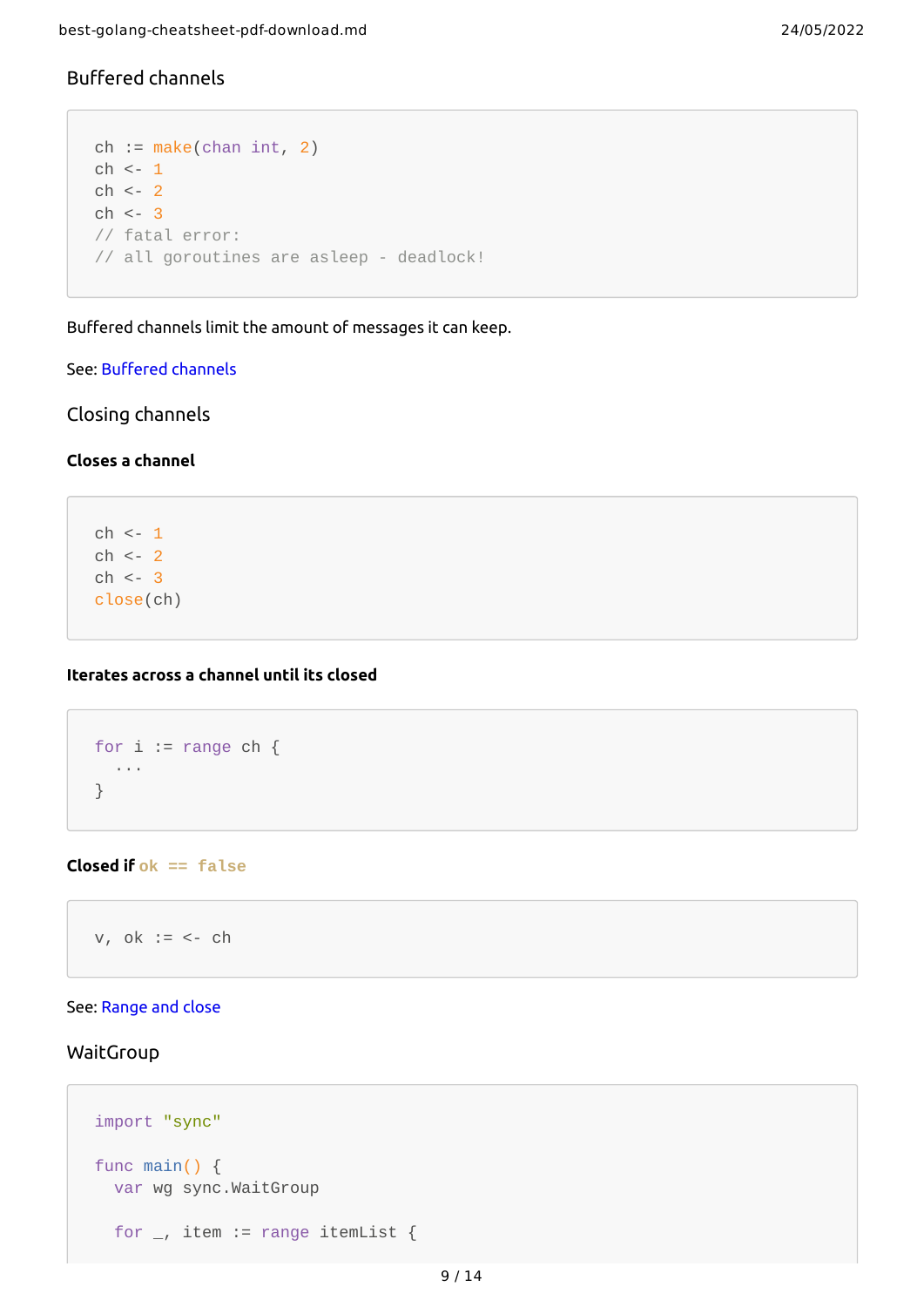```
 // Increment WaitGroup Counter
     wg.Add(1)
     go doOperation(&wg, item)
   }
   // Wait for goroutines to finish
   wg.Wait()
}
```

```
func doOperation(wg *sync.WaitGroup, item string) {
   defer wg.Done()
   // do operation on item
   // ...
}
```
A WaitGroup waits for a collection of goroutines to finish. The main goroutine calls Add to set the number of goroutines to wait for. The goroutine calls wg. Done() when it finishes. See: [WaitGroup](https://golang.org/pkg/sync/#WaitGroup)

# <span id="page-9-0"></span>Error control

# <span id="page-9-1"></span>Defer

```
func main() {
  defer fmt.Println("Done")
  fmt.Println("Working...")
}
```
Defers running a function until the surrounding function returns. The arguments are evaluated immediately, but the function call is not ran until later.

### See: Defer, panic and [recover](https://blog.golang.org/defer-panic-and-recover)

### <span id="page-9-2"></span>Deferring functions

```
func main() {
   defer func() {
     fmt.Println("Done")
   }()
  fmt.Println("Working...")
}
```
Lambdas are better suited for defer blocks.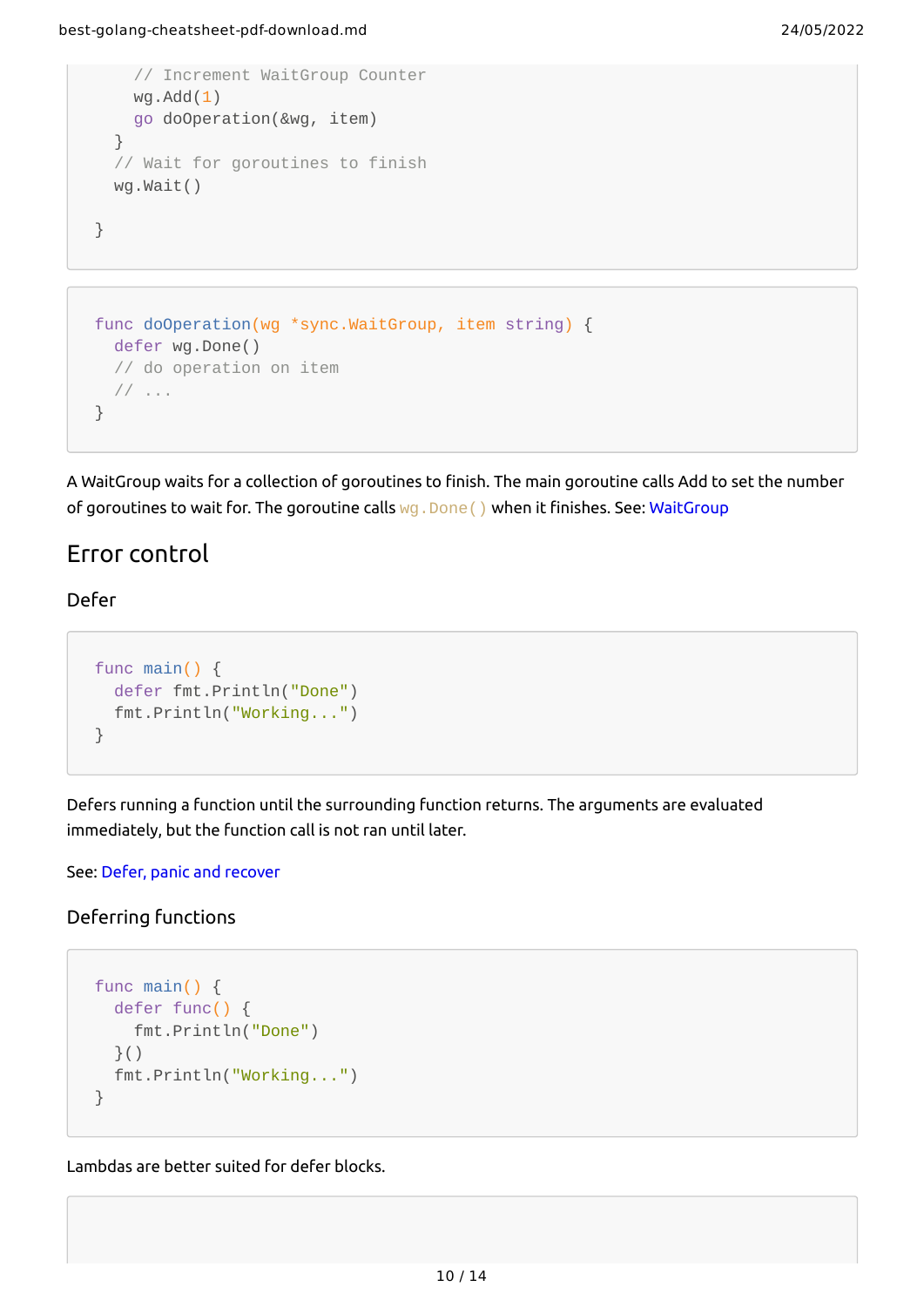```
func main() {
 var d = int64(0) defer func(d *int64) {
    fmt.Printf("& %v Unix Sec\n", *d)
  }(&d)
  fmt.Print("Done ")
 d = time.Now().Unix()}
```
The defer func uses current value of d, unless we use a pointer to get final value at end of main.

# <span id="page-10-0"></span>**Structs**

# <span id="page-10-1"></span>Defining

```
type Vertex struct {
 X int
  Y int
}
```

```
func main() {
 v := Vertex\{1, 2\}V.X = 4 fmt.Println(v.X, v.Y)
}
```
#### See: [Structs](https://tour.golang.org/moretypes/2)

# <span id="page-10-2"></span>Literals

```
v := Vertex{X: 1, Y: 2}
```

```
// Field names can be omitted
v := Vertex{1, 2}
```

```
// Y is implicit
v := Vertex\{X: 1\}
```
You can also put field names.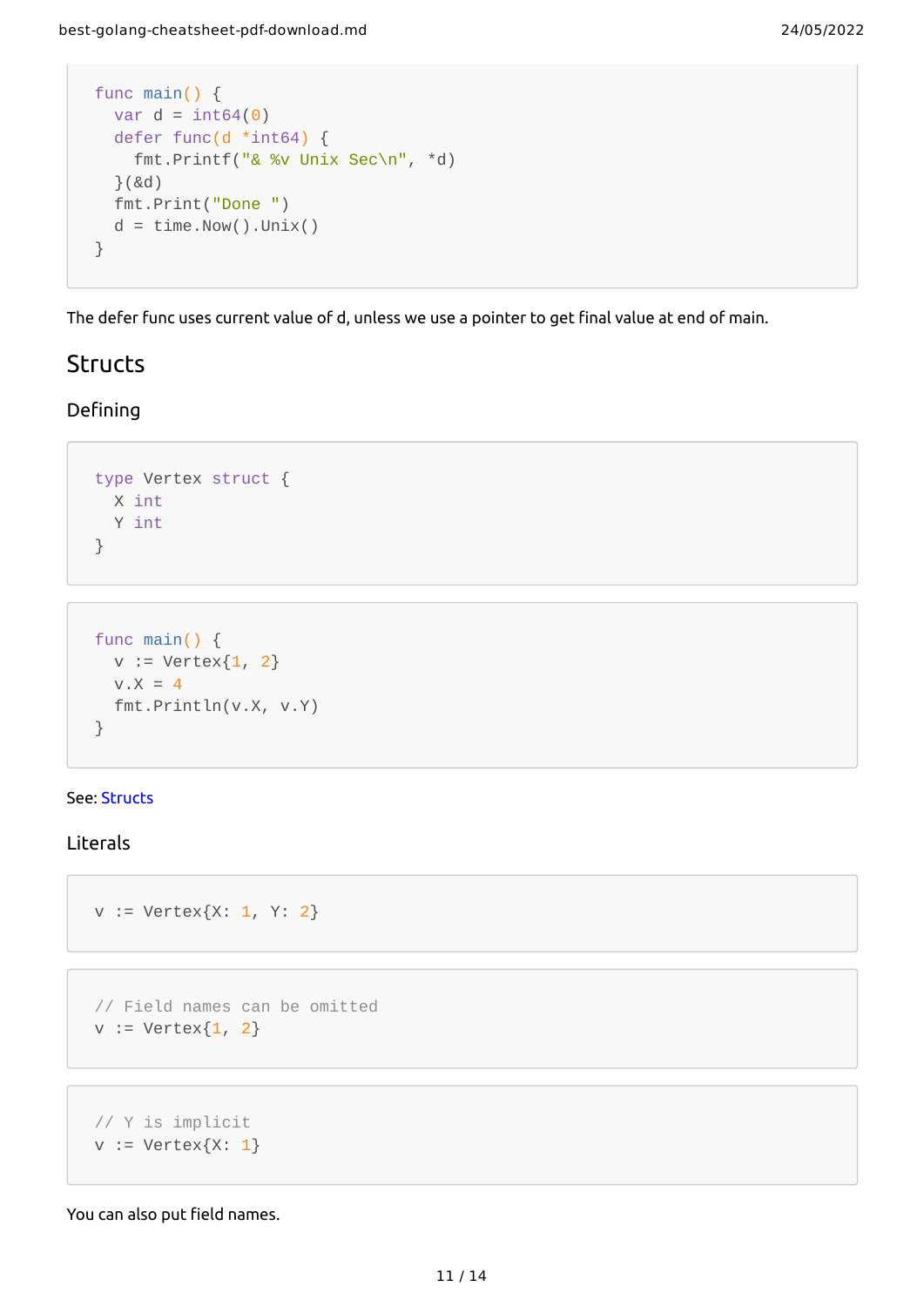## <span id="page-11-0"></span>Pointers to structs

```
v := &Vertex\{1, 2\}v.X = 2
```
Doing v.X is the same as doing  $(*v)$ .X, when v is a pointer.

# <span id="page-11-1"></span>Methods

### <span id="page-11-2"></span>Receivers

```
type Vertex struct {
  X, Y float64
}
```

```
func (v Vertex) Abs() float64 {
 return math.Sqrt(v.X * v.X + v.Y * v.Y)
}
```

```
v := Vertex\{1, 2\}v.Abs()
```
There are no classes, but you can define functions with *receivers*.

#### See: [Methods](https://tour.golang.org/methods/1)

#### <span id="page-11-3"></span>Mutation

```
func (v *Vertex) Scale(f float64) {
 V.X = V.X * fV.Y = V.Y * f}
```

```
v := Vertex\{6, 12\}v.Scale(0.5)// `v` is updated
```
By defining your receiver as a pointer  $(*\vee +\vee *)$ , you can do mutations.

See: Pointer [receivers](https://tour.golang.org/methods/4)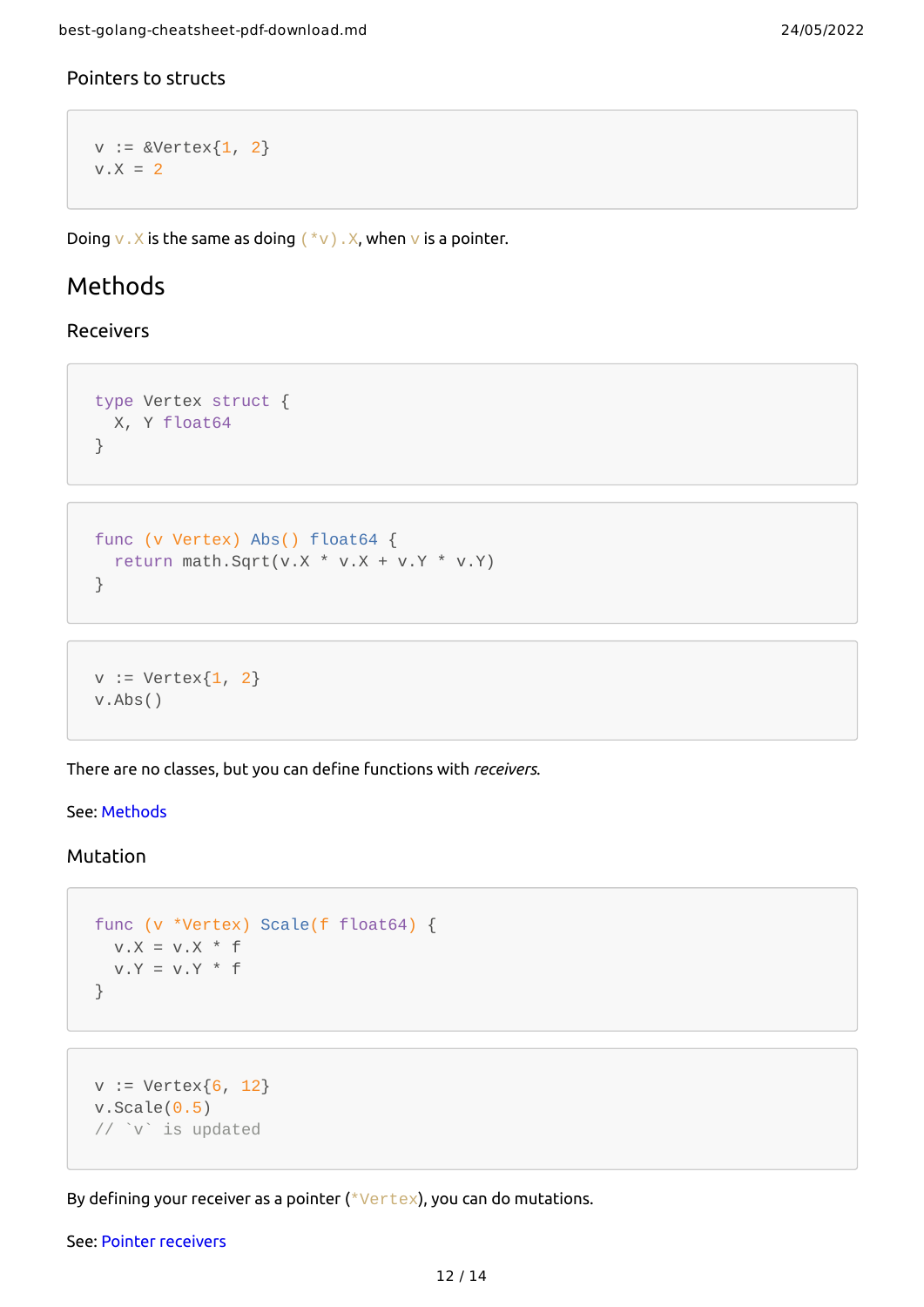# <span id="page-12-0"></span>Interfaces

# <span id="page-12-1"></span>A basic interface

```
type Shape interface {
  Area() float64
   Perimeter() float64
}
```
# <span id="page-12-2"></span>**Struct**

```
type Rectangle struct {
   Length, Width float64
}
```
Struct Rectangle implicitly implements interface Shape by implementing all of its methods.

### Methods

```
func (r Rectangle) Area() float64 {
   return r.Length * r.Width
}
func (r Rectangle) Perimeter() float64 {
   return 2 * (r.Length + r.Width)
}
```
The methods defined in Shape are implemented in Rectangle.

## <span id="page-12-3"></span>Interface example

```
func main() {
 var r Shape = Rectangle{Length: 3, Width: 4}
  fmt.Printf("Type of r: %T, Area: %v, Perimeter: %v.", r, r.Area(),
r.Perimeter())
}
```
# <span id="page-12-4"></span>References

# <span id="page-12-5"></span>Official resources

- A [tour](https://tour.golang.org/welcome/1) of Go *(tour.golang.org)*
- [Golang](https://github.com/golang/go/wiki/) wiki *(github.com)*
- [Effective](https://golang.org/doc/effective_go.html) Go *(golang.org)*